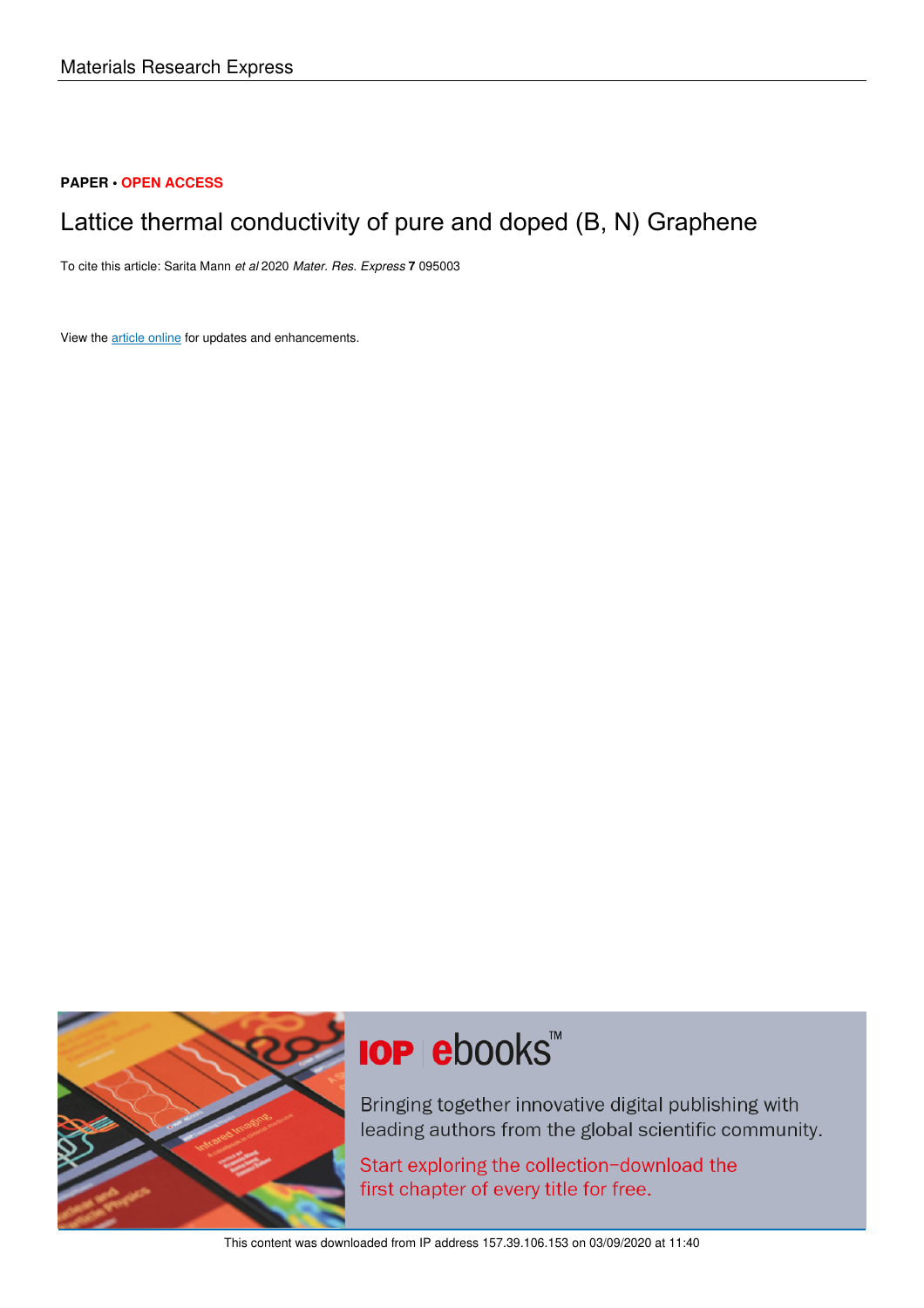# **Materials Research Express**

## PAPER



#### OPEN ACCESS

RECEIVED 21 May 2020

REVISED 19 August 2020

ACCEPTED FOR PUBLICATION

26 August 2020 PUBLISHED

4 September 2020

Original content from this work may be used under the terms of the Creative Commons Attribution 4.0 licence.

Any further distribution of this work must maintain attribution to the author(s) and the title of the work, journal citation and DOI.



Lattice thermal conductivity of pure and doped (B, N) Graphene

#### Sarita Mann<sup>1</sup> , Isha Mudahar<sup>2</sup> , Hitesh Sharma<sup>3</sup> , V K Jindal<sup>1</sup> , Girija S Dubey4,5,6 , Godfrey Gumbs<sup>6</sup> and Vassilios Fessatidis<sup>5</sup>

- <sup>1</sup> Department of Physics, Panjab University, Chandigarh-160014, India
- <sup>2</sup> Department of Basic and Applied Sciences, Punjabi University, Patiala-147002, India
- <sup>3</sup> Department of Physical Sciences, IK Gujral Punjab Technical University, Kapurthala, Punjab-146003, India
- <sup>4</sup> Department of Earth and Physical Sciences, York College of CUNY, Jamaica, 11451, United States of America
- <sup>5</sup> Department of Physics and Engineering Physics, Fordham University, Bronx, New York, NY 10458, United States of America
- <sup>6</sup> Department of Physics and Astronomy, Hunter College, CUNY 695 Park Anvenue, New York, NY 10065, United States of America

#### E-mail: dr.hitesh.phys@gmail.com

Keywords: thermal conductivity, graphene, density functional theory

#### Abstract

In this paper, the effect of B and N doping on the phonon induced thermal conductivity of graphene has been investigated. This study is important when one has to evaluate the usefulness of electronic properties of B and N doped graphene. We have performed the calculations by employing density functional perturbation theory(DFPT) to calculate the inter-atomic forces/force constants of pristine/ doped graphene. Thermal conductivity calculations have been carried out by making use of linearized Boltzmann transport equations(LBTE) under single-mode relaxation time approximation(RTA). The thermal conductivity of pristine graphene has been found to be of the order of 4000 W/mK at 100 K, which decreases gradually with an increase in temperature. The thermal conductivity decreases drastically by 96% to 190 W/mK when doped with 12.5% B and reduces by 99% to 30 W/mK with 25% B doping. When graphene is doped with N, the thermal conductivity decreases to 4 W/mK and 55 W/mK for 12.5% and 25% doping concentration, respectively. We have found that the thermal conductivity of doped graphene show less sensitivity to change in temperature. It has also been shown that the thermal conductivity of graphene can be tuned with doping and has a strong dependence on doping concentration.

# 1. Introduction

From a technological point of view, heat removal from devices plays a key role in producing ultra-small and energy-efficient electronic, optoelectronic, and photovoltaic devices and systems [1–3]. In recent years, one of the key issues for making further progress has been performance enhancement in energy conversion and thermal management technologies, which can be implemented into engineering applications[4]. The choice of thermal interface materials(TIM) between the emitter and receiver is critical to determine the effectiveness of any potential device. In addition, the 'green'revolution in a photovoltaic cell has also highlighted the need for novel thermally efficient materials based on graphene [4]. In low-dimensional structures, thermal conduction has disclosed many fascinating characteristics. When the dimension of a material is reduced to the nano dimension in electronic devices, there is a significant reduction in the thermal conductivity as a result of the enhanced boundary scattering, which is lower than the bulk value [5]. The wide range of thermal properties of carbon nanomaterials has highlighted the possibility of their usage in thermal management,heat dissipation and thermoelectric conversion[6, 7].

In the last decade, different theoretical methods and experimental techniques have been used for investigating thermal transport in carbon nanosystems[8]. At room temperature (RT), thermal conductivity of carbon nanomaterials have been found to vary from  $0.01W/mK$  in amorphous carbons, 600 W/mK in supported graphene [9], 2300 W/mK in carbon nanotubes to more than 4000 W/mK in graphene [10, 11]. Isolated studies have even reported higher thermal conductivity of 5000 W/mK at room temperature of perfect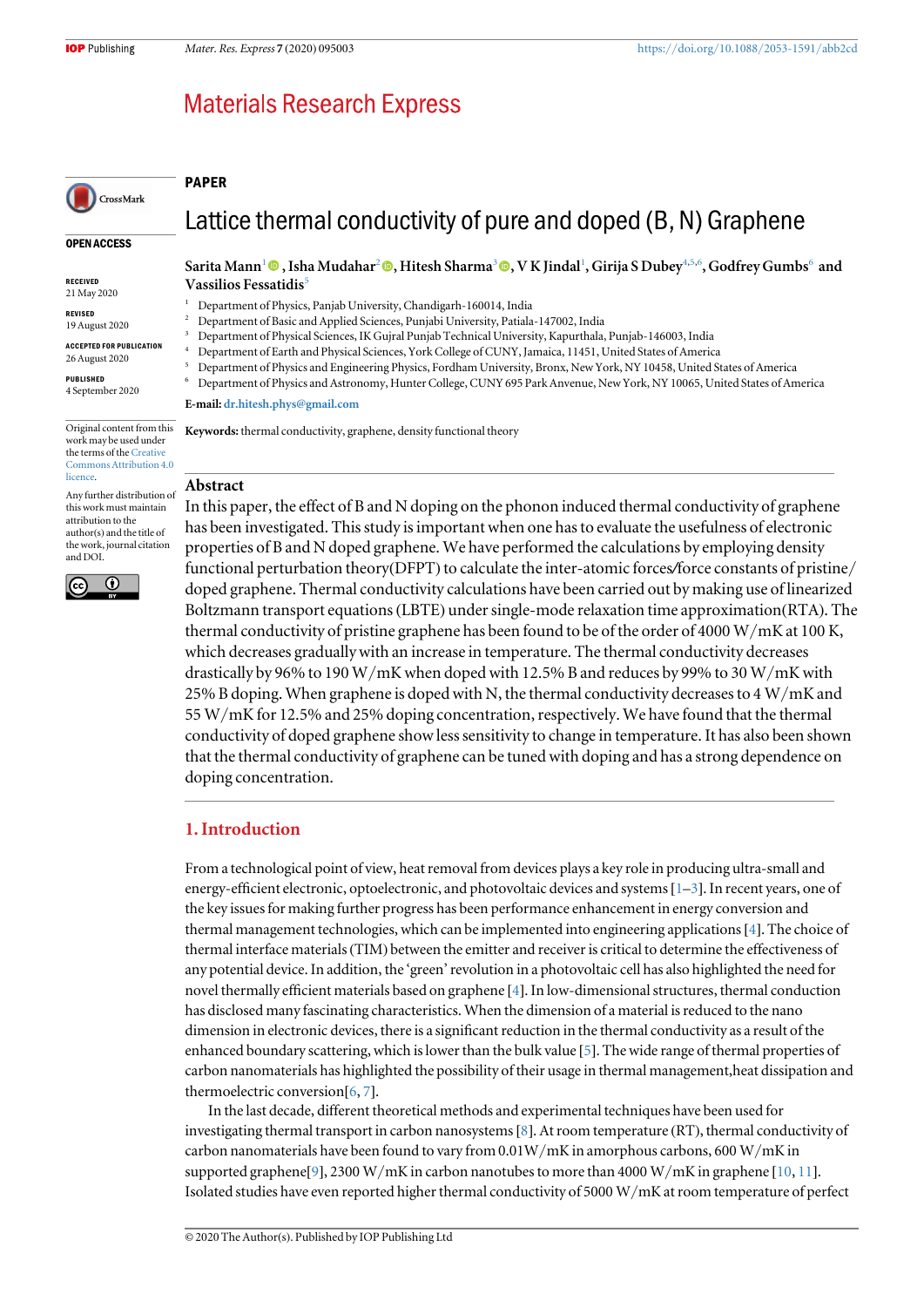single-layer graphene prepared by mechanical exfoilation [12]. Further, with the increase in the temperature the thermal conductivity is found to decrease. Using optothermal Raman method, the thermal conductivity of suspended graphene samples decrease from (2500 + 1100/-1050) W/mK near 350 K to (1400 + 500/ −480) W/mK at near 500 K[13]. The thermal conductivity has shown isotopic effect, with isotropically pure <sup>12</sup>*C* (0.01% <sup>13</sup>*C*) graphene, showing thermal conductivity of 4,000 W/mK at 320 K, and is found to decrease by a factor of two in graphene sheets made up of half-half ratio of <sup>12</sup>C and <sup>13</sup>C [14].

In addition to temperature dependence,it has also been found that the thermal conductance in graphene depends on layer thickness and application of the biaxial tensile strain. At room temperature, thermal conductivity of graphene has been found in the range of 1300–2800 W/mK when the number of graphene atomic planes were increased from 2 to 4 [15]. The thermal conductivity of graphene sheet has been found to decrease by applying biaxial tensile strain. Under a biaxial tensile strain of 0.12%, there is a drop of around 20% in the thermal conductivity of suspended mono-layer graphene at about 350 K and approximately 12% drop near 500 K. [16].

Therefore, it is of interest to understand the change of thermal conductivity of graphene due to other controllable factors such as the introduction of defects or doping and reducing the dimension of the graphene sheet. B and N have been investigated as a preferred dopant in graphene for doping due to their similar size to C atoms and low formation energy in graphene. N doped graphene has shown higher electrochemical activity than pristine graphene [17], and B doped graphene has shown interesting optical or electrochemical properties[18]. Therefore, B/N doped graphene is an effective way to modify its electronic, chemical and thermal properties [19]. Therefore, understanding the thermal properties of doped graphene as a function of temperature is of fundamental scientific interest as a possible material for thermal management.

Theoretically, thermal conductivity has been calculated using phonon properties obtained by solving lattice dynamics equations based on the Boltzmann transport equation (BTE) and non-equilibrium Green's function. Theoretical methods such as Kubo-Greenwood and non-equilibrium molecular dynamics have demonstrated their capability to calculate thermal conductivity directly with reasonable accuracy [20]. The use of empirical potentials has led to a deviation of the thermal conductivity from experimental results. In recent years, the calculation of the force constants using first-principle calculations using density functional theory (DFT) and density functional perturbation theory (DFPT), have demonstrated quantitative accuracy for describing a wide range of thermal conductivity [20, 21]. The *ab initio* calculations have reported high thermal conductivity (TC) of graphene in the wide range of the order 1900–4400 W/mK [22–24], 3000–5000 W/mK [25] and 5400–8700 W/mK[26]. Therefore, it is of importance to calculate the accurately thermal conductivity of pristine graphene before investigating the effect of doping systematically on thermal conductivity.

In our group, we have studied the structural and electronic properties of various carbon nanostructures[19, 27–29]. In the present work, we have extended our investigation to study the phonon induced thermal conductivity of pristine and doped graphene by considering non-harmonic contributions using a combination of *ab initio* methods and Boltzmann transport equation. We have studied the effect of doping by B and N with a doping concentration of 12.5% and 25%.

# 2. Methodology and computational details

Thermal conductivity and phonon properties of graphene have been calculated using net force exerted on each atom within the foundation of density functional theory (DFT) as implemented in the Vienna ab-initio simulation package(VASP) software [17, 18]. Interatomic force constants  $\Phi_{\alpha\beta}$  were calculated using

$$
\Phi_{\alpha\beta}(lk, l'k') = \frac{\partial^2 \phi}{\partial r_{\alpha}(lk)\partial r_{\beta}(lk)},\tag{1}
$$

where *l, k* are the positions of any atom w.r.t other atom at *l'k'*. The Cartesian coordinates are represented by  $\alpha$ ,  $\beta$ and the position vector of the atom is denoted by *r*.

To describe the interaction between ions and electrons,a projector augmented wave (PAW) approach is used in VASP calculation [30]. Generalized Gradient Approximation (GGA) is used to carry out the calculations which apply Perdew, Burke and Ernzerhof (PBE) exchange correlation [31]. The self consistent energy convergence was set to  $10^{-8}$ eV/atom. The Brilloiun zone integration was done on an  $7 \times 7 \times 1$  K mesh and a plane wave basis set of 750 eV cut off energy is used. Structure was relaxed untill all forces were equal to or less than 10<sup>-4</sup> eV/Å. For performing the phonon dispersion calculation we have used the phonopy code [32] where finite displacement method was employed with a 2  $\times$  2  $\times$  1 supercell with a 4  $\times$  4  $\times$  1 K point mesh.

The calculation of lattice thermal conductivity was executed in phono3py code [30] which is based on first principle Boltzmann transport equation (BTE)in the single mode relaxation time approximation with the same supercell and a  $7 \times 7 \times 1$  mesh. Thermal conductivity is obtained by the relation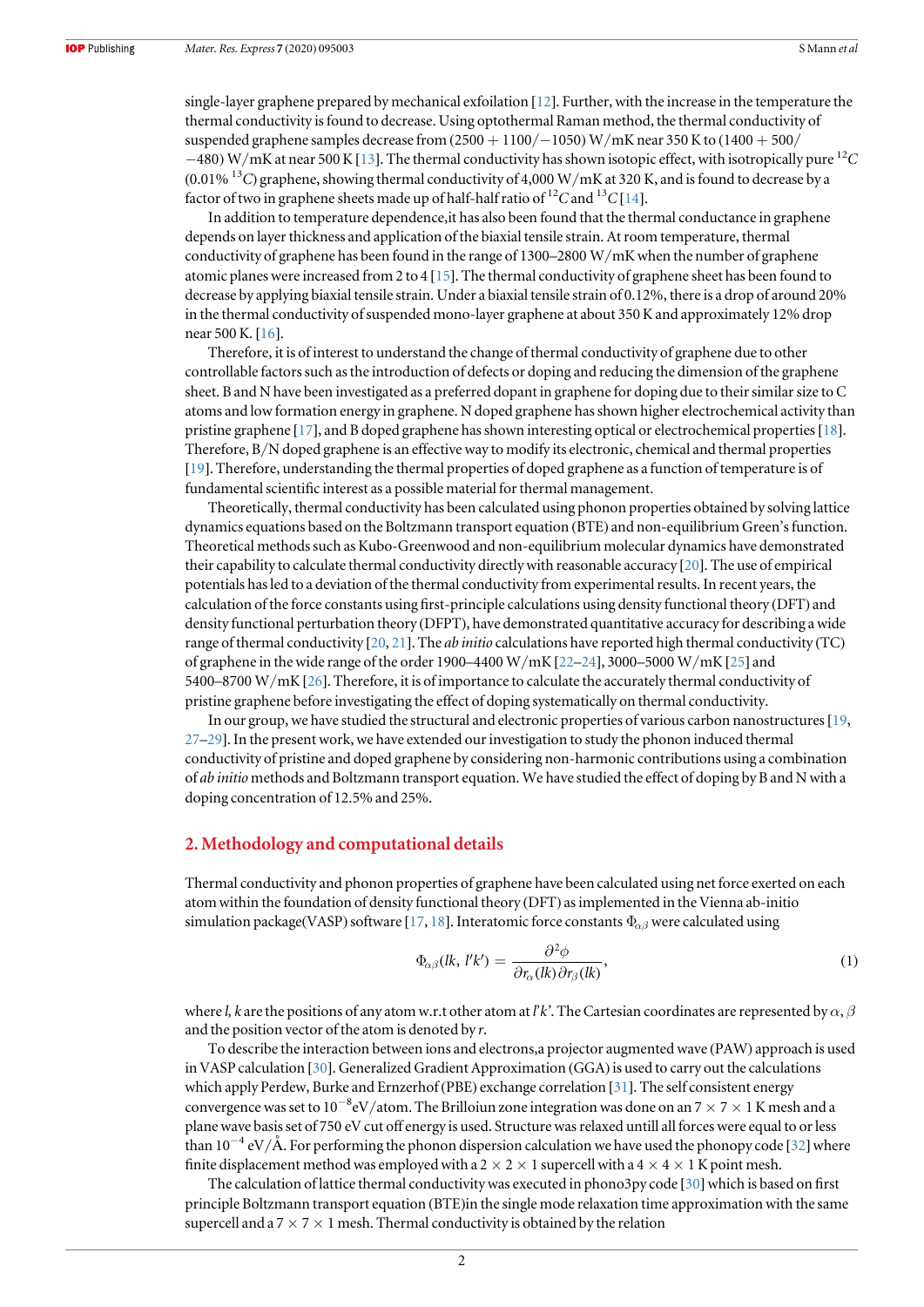$$
\kappa = \frac{1}{NV_0} \sum_{\lambda} C_{\lambda} \nu_{\lambda} \otimes \nu_{\lambda} \tau_{\lambda}, \tag{2}
$$

where  $V_o$  is the volume of the unit cell and  $\nu_{\lambda}$  and  $\tau_{\lambda}$  are the group velocity and phonon relaxation time respectively.  $C_{\lambda}$  is the mode dependent heat capacity defined as

$$
C_{\lambda} = k_B \left(\frac{\hbar \omega_{\lambda}}{k_B T}\right)^2 \frac{\exp(\hbar \omega_{\lambda})/k_B T}{\left[\exp(\hbar \omega_{\lambda}/k_B T) - 1\right]^2}.
$$
\n(3)

*a*

The eigen value equation directly gives the group velocity as per the equation  $\nu_\alpha(\lambda) = \frac{\partial \omega_\alpha}{\partial q^2}$  $\frac{\partial \omega_\lambda}{\partial q_\alpha}$ .

# 3. Results and discussions

We started our investigation by considering the pristine graphene with a unit cell of 2 atoms per unit cell and 8 atoms per unit cell. The effect of B and N doping on thermal conductivity of graphene has been studied with 12.5% and 25% doping concentrations. The thermal conductivity of pristine and doped graphene have been calculated using methodology/computational details described above, and results are described in the following subsection:

#### 3.1. Pristine graphene

The graphene unit cell with minimum energy is illustrated in figure  $1(a)$  where  $a_1$  and  $a_2$  represent the lattice vectors of unit cell of 1.40 Å. A distance of approximately 10 Åbetween two graphene sheets have been introduced artificially. The C-C distance is 1.42 Å, which is consistent with the experimental value [33]. In a pristine graphene lattice with 2 atoms and 8 atoms in the unit cell, the dispersion relations have been calculated using equation (1) and shown in figures 2(a) and (b). There are 6 phonon branches observed in the dispersion for graphene with 2 atom unit cell. In plane vibrations of graphene lattice are identified as linear transverse and longitudinal acoustic branches TA and LA, while out of the plane vibrations are termed as flexural phonon branches ZA and ZO. There are four allowed frequencies of a wave, namely longitudinal optical and transverse optical, longitudinal acoustical and transverse acoustical branches, respectively. The frequency of acoustic phonons reduces at longer wavelengths which are equivalent to sound waves in a lattice.

The existence of flexural mode called the ZA mode is a basic feature in the phonon dispersion of graphene. ZA mode is the lowest frequency mode and most accessible to be excited. Heat transport in graphene has been attributed to in-plane acoustic phonons as group velocities vanish for wave vector  $q = 0$ . The basis of emergence of this mode can be credited to the surface interactions. There is a quadratic variation in the ZA mode behavior near gamma point. Transverse motion produces ZA and ZO modes, but low- frequency ZA mode is of utmost importance and is more likely to be affected due to external influence. The flexural phonon has been found to contribute dominantly towards the lattice thermal conductivity of suspended graphene [21]. The phonon dispersion curves for pristine graphene matches well with the known experimental and other theoretical calculations[22].

We have calculated the thermal conductivity of pristine graphene using equation (2) in the temperature range of 100 K–1000 K. Thermal conductivity has been found to be 5000 W/mK, which decreases with the increase in the temperature, as shown in figure  $3(a)$ . Thermal conductivity of graphene shows three distinct regions of variations with a sharp decrease exponentially upto 225 K, decrease as  $(1/T)$  upto 600 K and nearly constant at high temperature. The lattice thermal conductivity of graphene depends strongly on lattice vibration and mean free path of phonon, which increases exponentially with decreasing temperature. The large phonon means free path in the range of 100-600 nm have also been reported in supported and suspended graphene samples. The effect on lattice vibration has been investigated in terms of the phonon dispersion relation, as shown in figure 2(a). The lattice specific heat and phonon density of states of pristine graphene are shown in figures  $4(a)$  & (b). The calculated thermal conductivity values agrees well with the measured values and are consistent with temperature-dependent experimental results[20].

#### 3.2. B doped Graphene

For studying the effect of *B* doping on the thermal conductivity of graphene, we have taken a unit cell with 8*C* atoms and doped *B*with 12.5% and 25% doping concentrations, as shown in figures 1(b) and (c). The *B* doping in graphene results in breaking of *P*6 *mmm* hexagonal symmetry of pristine graphene. The lattice constant increases from 4.92 Åin pristine graphene to 5.04 Åand 5.17 Åfor 12.5% and 25% doping respectively. The results show a bond distance of 1.41 Åfor *C*-*C* bonds and 1.35 Åfor *C*-*B* bond distance in the lattice. The bond angles between *C*-*C*-*C* and *C*-*B*-*C* have been found to be 120.02<sup>°</sup> w.r.t 120<sup>°</sup> observed for pristine graphene.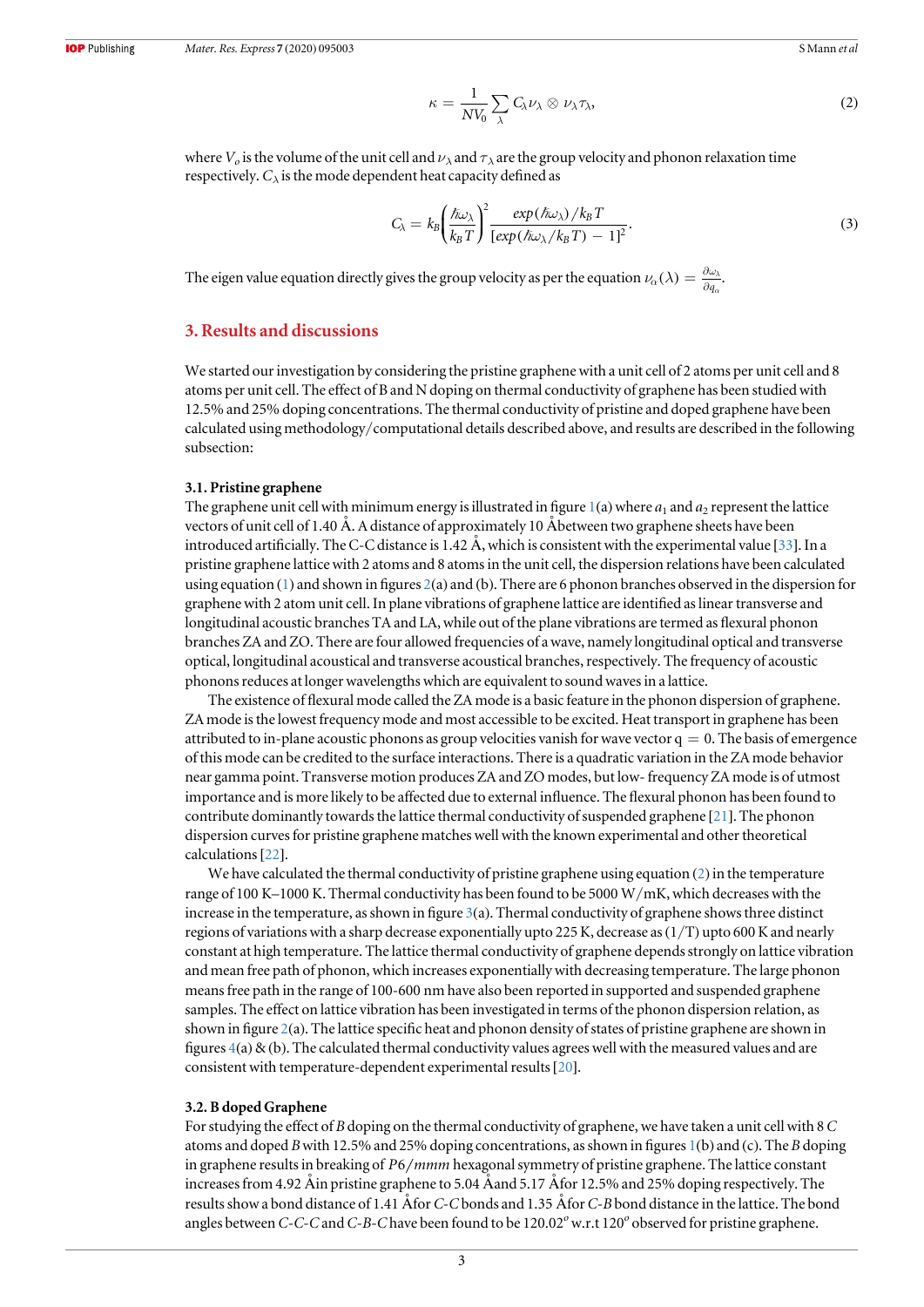

*B*& *N* and 25% *B* and *N* doping.

The *B* dopant in graphene lattice interacts with  $sp^2$  hydridization with *C* atoms which results in change in the local electronic properties with stronger C-B bonds. As the B doping is increased, the electronic character of graphene changes from semi-metal to semiconductor. The pyramidalization angle for the doped graphene have been found to be zero. On doping graphene sheet with single B atom, the Fermi level notably shifts below Dirac point by 0.7 eV because of electron deficient character of boron atom. Bader charge analysis was used to calculate charge transfer that revealed a charge transfer of 1.79 e from boron to carbon. Band gap of doped structure has been found to increase with the increase in *B* doping concentration. The band structure of the *B* doped graphene has been found to be deformed [29].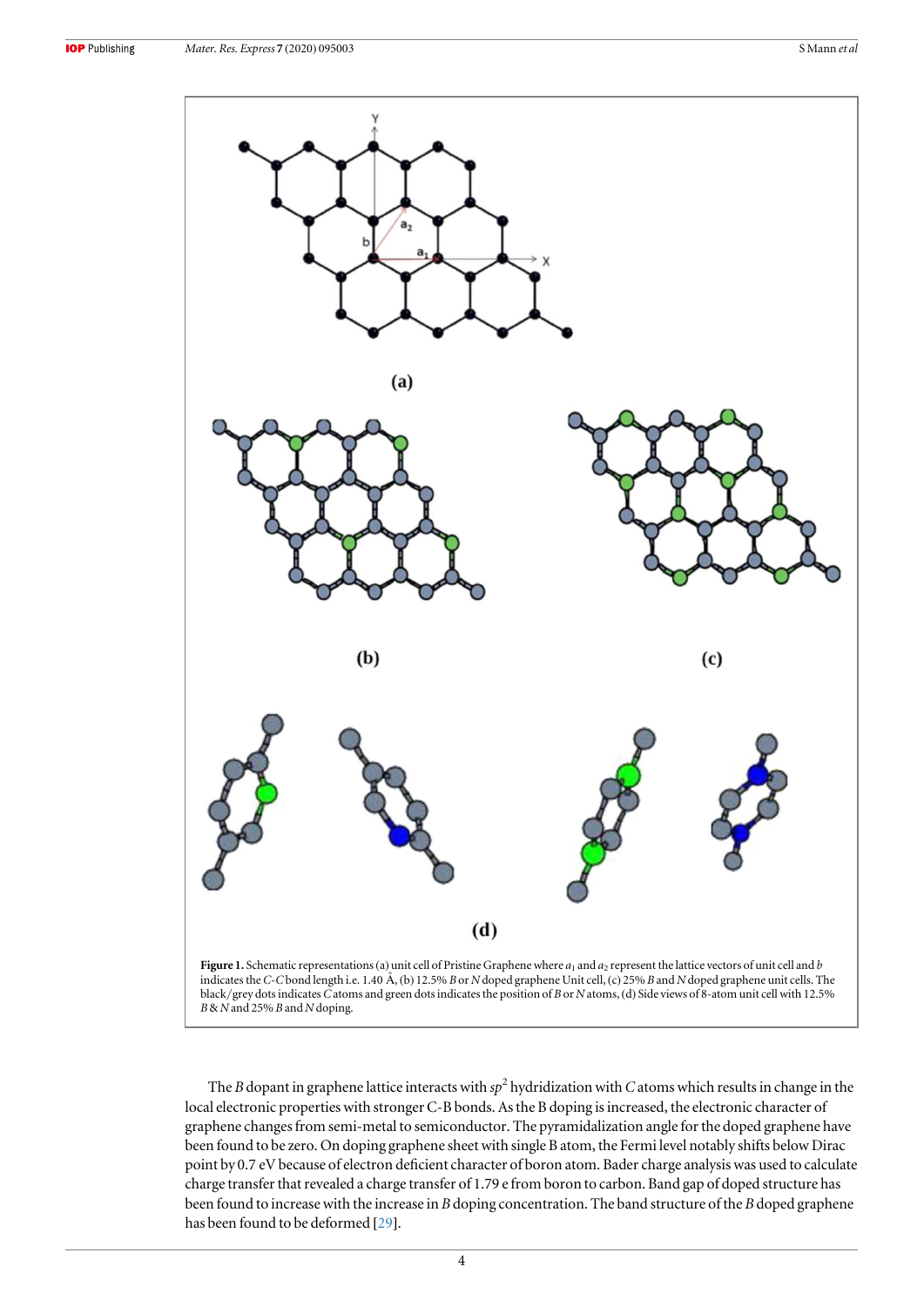

*B*-doping with 12.5% concentration results in the elevation of the degenerate branches of the phonon frequencies resulting in separate branches in the phonon dispersion, as shown in figure 2(c). There is a gradual softening of phonon branches with 25% doping. The frequency of the ZA mode has been found to decrease in both cases. The calculated thermal conductivity is illustrated in figure 3(b) have shown a sharp decrease in value with B doping. The figure shows a decrease in the magnitude of thermal conductivity w.r.t pristine graphene to 190 W/mK for 12.5% doping. The thermal conductivity decreases with an increase in the temperature, in a similar manner as observed for pristine graphene. The thermal conductivity decreases further to 30.0 W/mK for 25% doping concentration. The rate of change of thermal conductivity with temperature decreases significantly with increasing doping concentration. The results are consistent with recent studies using Non-equilibrium molecular dynamics(NEMD), which has predicted that the addition of 0.75% of *B* atoms in graphene results in a decrease in thermal conductivity by more than 60% [33].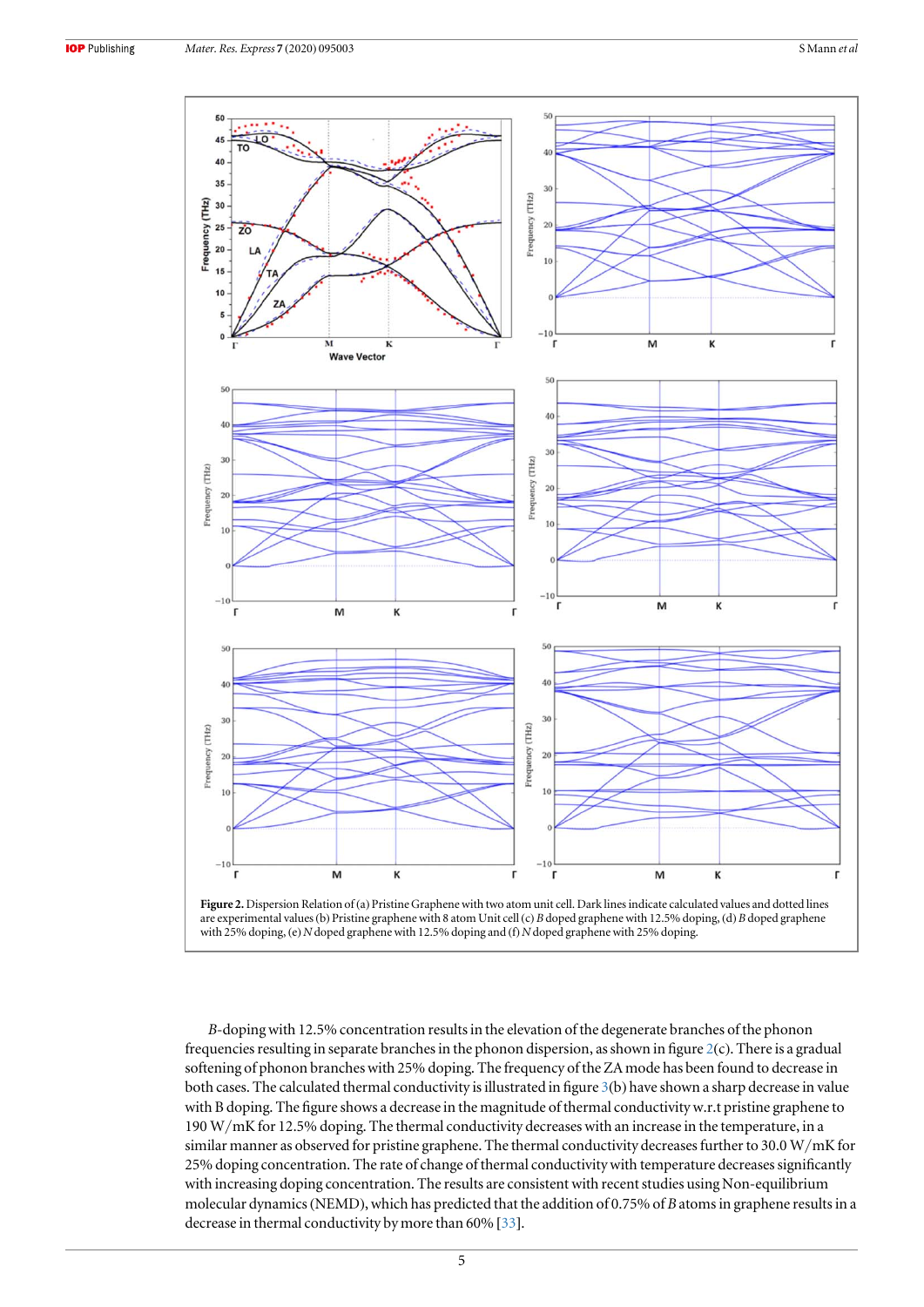



#### 3.3. N doped graphene

In order to examine the effect of *N* doping on thermal conductivity of graphene, we have considered a unit cell with 8 C atoms, doped *N* with 12.5% and 25% doping concentrations as shown in figure 1(c). The *N* doping results in a change of the crystal symmetry of unit cell from  $P6/mmm$  to P1 hexagonal symmetry in doped graphene. The lattice constant decreases from 4.92 Åin pristine graphene to 4.90 Åand 4.86 Åfor 12.5% and 25% doping, respectively. *N* also interacts through *sp*<sup>2</sup> hybridization with the*C* atom. The electron-rich character of the N , results in shifting of Fermi level above the Dirac point by 0.7 eV. The Bader charge analysis of *N* doped graphene predicts a 1.16 e charge transfer from *C* to *N* . The electronic properties of *N* doped graphene is similar to B doped graphene, except the shift of the  $E_F$  energy above the Dirac point ([29]).

The change in phonon dispersion relation of graphene on *N* doping concentration with 12.5% and 25% doping has been plotted in the figures 2(e) and (f). Figure shows that similar to *B* doping, *N* doping also results in lifting the degeneracy of pristine graphene even with 12.5% doping. For 25% doped structure, the softening of acoustic and optical phonon branches is observed in phonon dispersion curve.

The calculated thermal conductivity of the N doped graphene as a function of temperature is shown in figure 3(c). The figure shows a sharp decrease in the thermal conductivity to  $4 \text{ W/mK}$  with 12.5% doping at low temperature and remains constant near zero for higher temperatures. The thermal conductivity for 25% doping concentration has shown interesting behavior w.r.t to 12.5% doping level. The thermal conductivity increases to order of 55 W/mK, which is contrary to the behavior of B doped graphene, which have exhibited inverse relation with higher doping concentration. The rate of change of thermal conductivity with temperature changes significantly in different temperature ranges: thermal conductivity decreases sharply for low temperature below 200 K, value increase marginally between 200 K and 400 K, and decrease linearly over 400 K.

The results are consistent with the recent studies using equilibrium molecular dynamics based on Green Kubo method, which has predicted a drastic decline in the thermal conductivity of N doped graphene even for a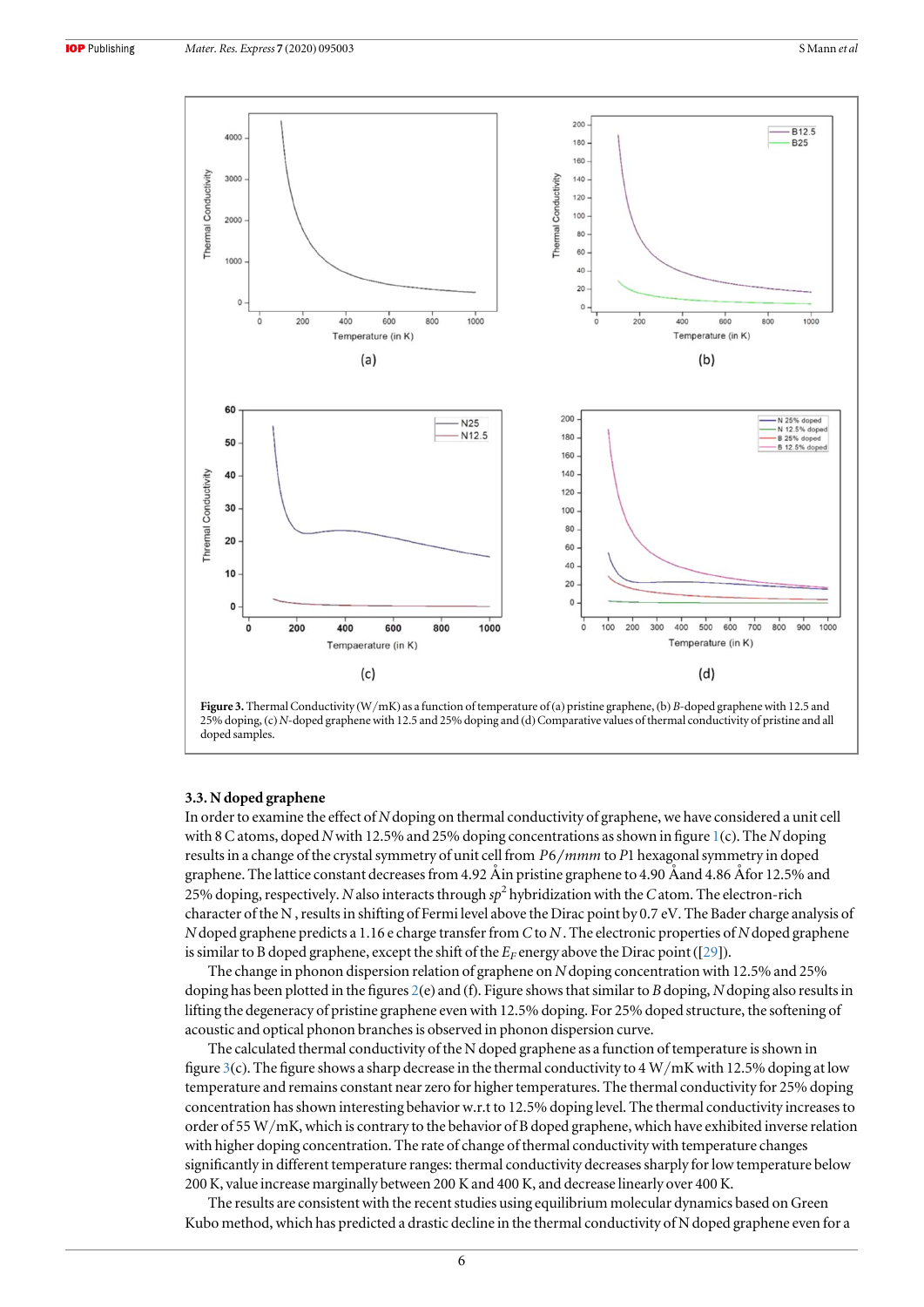



very low concentration of 0.5% and 1.0%. The results are consistent with the recent studies using nonequilibrium molecular dynamics(NEMD), which has predicted that the addition of even 1% N doping in graphene results in a decrease of thermal conductivity by more than 50% [35].

The reduction in the lattice thermal conductivity of pristine graphene on doping with B and N can be attributed to the change in the phonon related properties such as a change in the phonon dispersion relation, group velocity,lattice specific heat capacity and relaxation time. The presence of dopants presents an obstacle for the phonon propagation through the graphene lattice and changes the dispersion relation, as shown in figure 2. As the doping concentration is increased, the dispersion branches start ungrouping, which leads to nondegenerate modes and further increasing the possible scattering phenomena. We can say that for doped graphene, the non-degenerate phonon modes largely govern the scattering phenomena, limiting the phonon mean free paths that reduces the thermal conductivity. In graphene, large part of contribution to thermal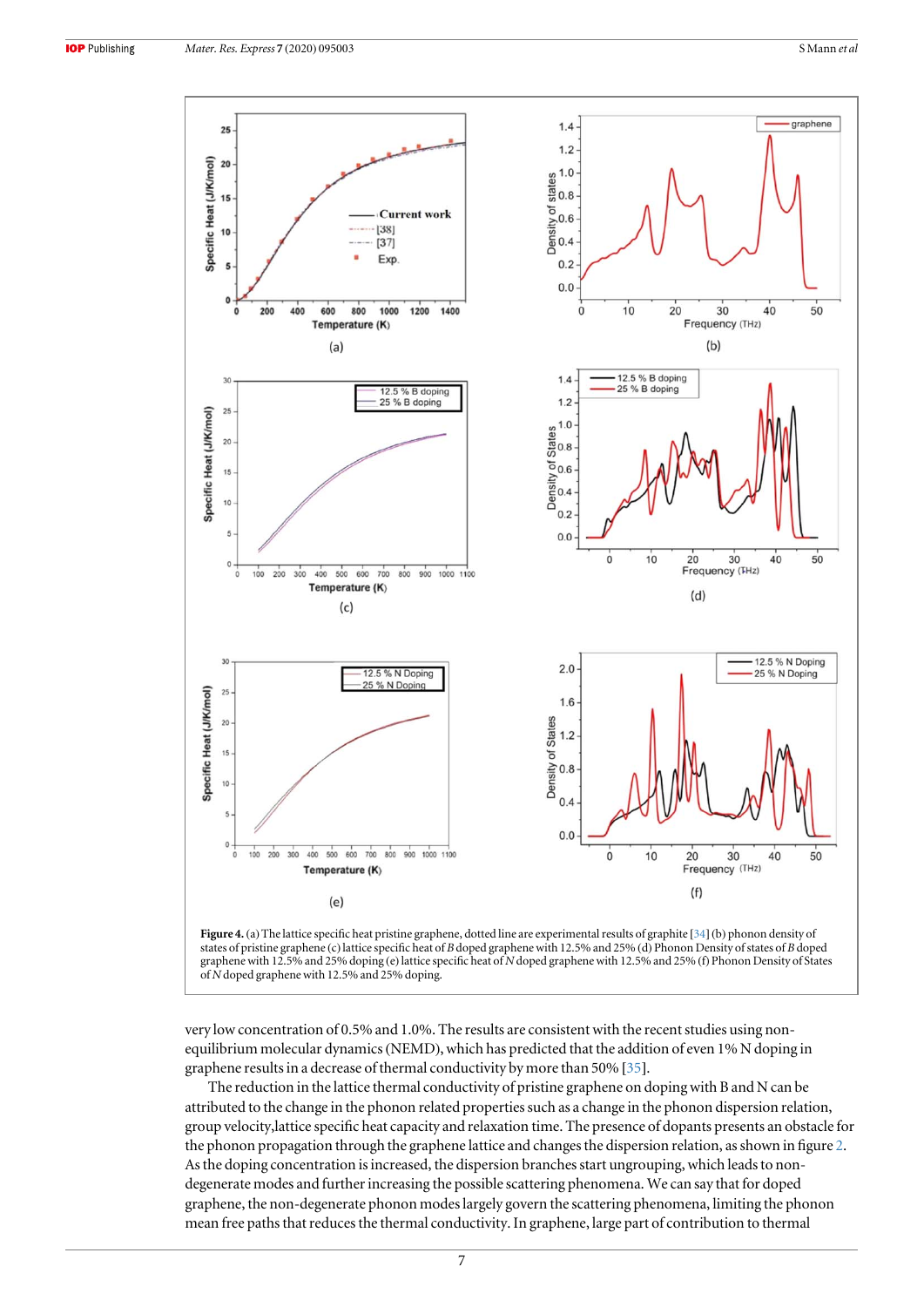conductivity is coming from low-frequency flexural phonons and has shown significant change with change in doping concentration.

The doping of B-N in graphene probably induces phonon scattering, which is expected to change the intrinsic phonon mean free path and phonon density of states(PDOS). Figure 4 shows the calculated values of lattice specific heat and PDOS of doped graphene. The lattice specific heat for pristine graphene is plotted in figure 4(a) and it is in agreement with the known theoretical and experimental results [34, 36–38]. The specific heat has a higher magnitude at low temperature, which can be described on the basis of higher PDOS at low frequency. Higher PDOS leads to the large activation of low-frequency phonons at lower temperatures, and hence, at room temperature, large phonon-phonon scattering occurs for doped graphene.

As a result, thermal conductivity of doped graphene is lower than pristine graphene at any particular temperature. When doping concentration is increased, then there is a shift in density of states away from the graphene limit, and an increase is observed in the phonon-phonon scattering intensity of low-frequency phonons,that leads to an overall decrease in thermal conductivity. Therefore, the change in the scattering interaction modes due to doping, alongwith interaction modes in pristine graphene, is a primary source of reduction in the thermal conductivity of doped graphene. The change in the phonon dispersion relation of doped graphene results in increase in scattering process that gives intermediate frequency phonons for Umklapp scattering phenomenon.

## 4. Summary and conclusions

We have used density functional theory calculations using plane wave basis VASP code in combination with phono3py for calculation of thermal conductivity of pristine and B/N doped graphene. The anharmonic effects were included by considering cubic force constants in the calculations. The results have shown that pristine graphene possess high thermal conductivity of order 5000 W/mK at low temperature, and its magnitude decreases with an increase in the temperature. The thermal conductivity decreases sharply when graphene is doped with B and N. The thermal conductivity of B doped graphene has been found to be 190 W/mK and 30 W/ mK for 12.5% and 25% doping concentration at low temperature. N doped graphene shows thermal conductivity of the order of 4 W/mK and 55 W/mK for 12.5% and 25% doping concentration, respectively. The B doped graphene had shown higher thermal conductivity in comparison to the N doped graphene for 12.5% doping concentration, whereas the trend is reversed when doping concentration increased to 25%. The thermal conductivity of N doped graphene has been found to be less sensitive to change in the temperature in comparison to the pristine graphene and B doped graphene.

The sharp decrease in the thermal conductivity in doped graphene can be attributed to impurity induced phonon scattering, change in the lattice vibration frequency, and phonon relaxation time. However, the results of doped graphene could not be verified due to the lack of experimental results on doped graphene. These results have highlighted the need for carrying out more experimental investigations into doped graphene with different levels of B and N doping concentration. We believe without results of thermal conductivity of doped graphene, the earlier study of electronic properties alone was incomplete and of not much practical utility. The results have highlighted the feasibility of tuning the thermal conductivity of graphene by doping for thermoelectric applications where minimum lattice thermal conductivity is preferred.

# Conflicts of interest

There are no conflicts of interest to declare.

# ORCID iDs

Sarita Mann Chttps://orcid.org/0000-0001-7569-181X Isha Mudahar Dhttps://orcid.org/0000-0001-7451-8839 Hitesh Sharma @ https://orcid.org/0000-0003-1090-9181

## References

[1] Ghosh S, Calizo I, Teweldebrhan D, Pokatilov E P, Nika D L, Balandin A A, Bao W, Miao F and Lau C N 2018 *Appl. Phys. Lett.* 92 151911 [2] Prasher R 2006 *Proc. IEEE* 94 1571

- [3] Sarvar F, Whalley D C and Conway P P 2006 *Proc. of the Electronics System Integration Technology Conf.* 2, 1292
- [4] Shahil K M F and Balandin A A 2012 *Solid State Communication* 152 1331
- [5] Guo M, Qian Y, Qi H, Bi K and Chen Y 2020 *Carbon* 157 185